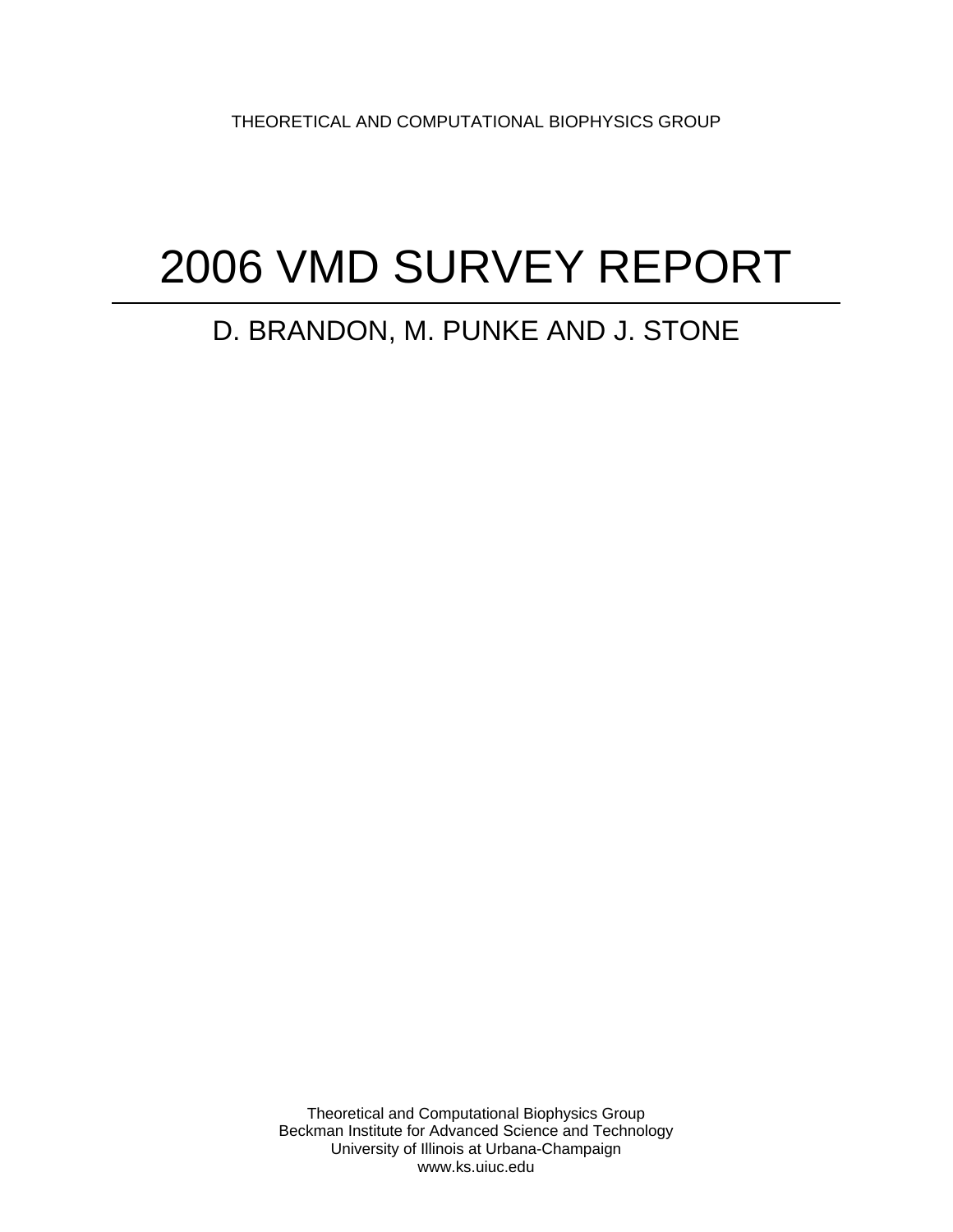## EXECUTIVE SUMMARY

 The VMD 2006 Survey was announced on July 31 - August 3, 2006 to 26,079 registered users of VMD versions 1.8.3 and higher, and ran through August 7 of that year. Survey questions examined user satisfaction, the impact of the software on work quality, and user ratings of existing and planned features; demographic questions were asked as well.

- A total of 1,596 usable responses were returned by the survey, yielding a response rate of 6.1%. Using standard test percentages, sample size calculations indicate that it can be said with 95% confidence that results for a given question fall within a +/- 2.4% confidence interval (i.e., for any one question, the sample provides 95% confidence that the population response falls within plus or minus 2.4% of a given percentage). Please see the appendix on survey methodology below for more detail.
- Survey results indicate that the majority of VMD users are affiliated with academic institutions (90%) and use VMD for research purposes (91%) with approximately one-fifth indicating research funded at least in part by NIH (21%). Most VMD users are the sole VMD user at their site (34%). A majority of VMD users consider themselves to have an average level expertise with the software (52%) with slightly more users indicating a low level of expertise than a high level. Most survey respondents (63%) had downloaded more than one version of VMD.
- Most users are satisfied with VMD 94% agreed or strongly agreed with the statement "I am satisfied with VMD".
- VMD was judged to have a positive impact on work quality 88% of respondents agreed or strongly agreed with the statement "VMD has improved the quality of my work".
- A majority of users agree that not having VMD available would have a negative impact on their productivity – 78% agreed or strongly agreed with the statement "Not having VMD available (e.g., in case of discontinued funding of VMD development) would negatively impact my scientific productivity".

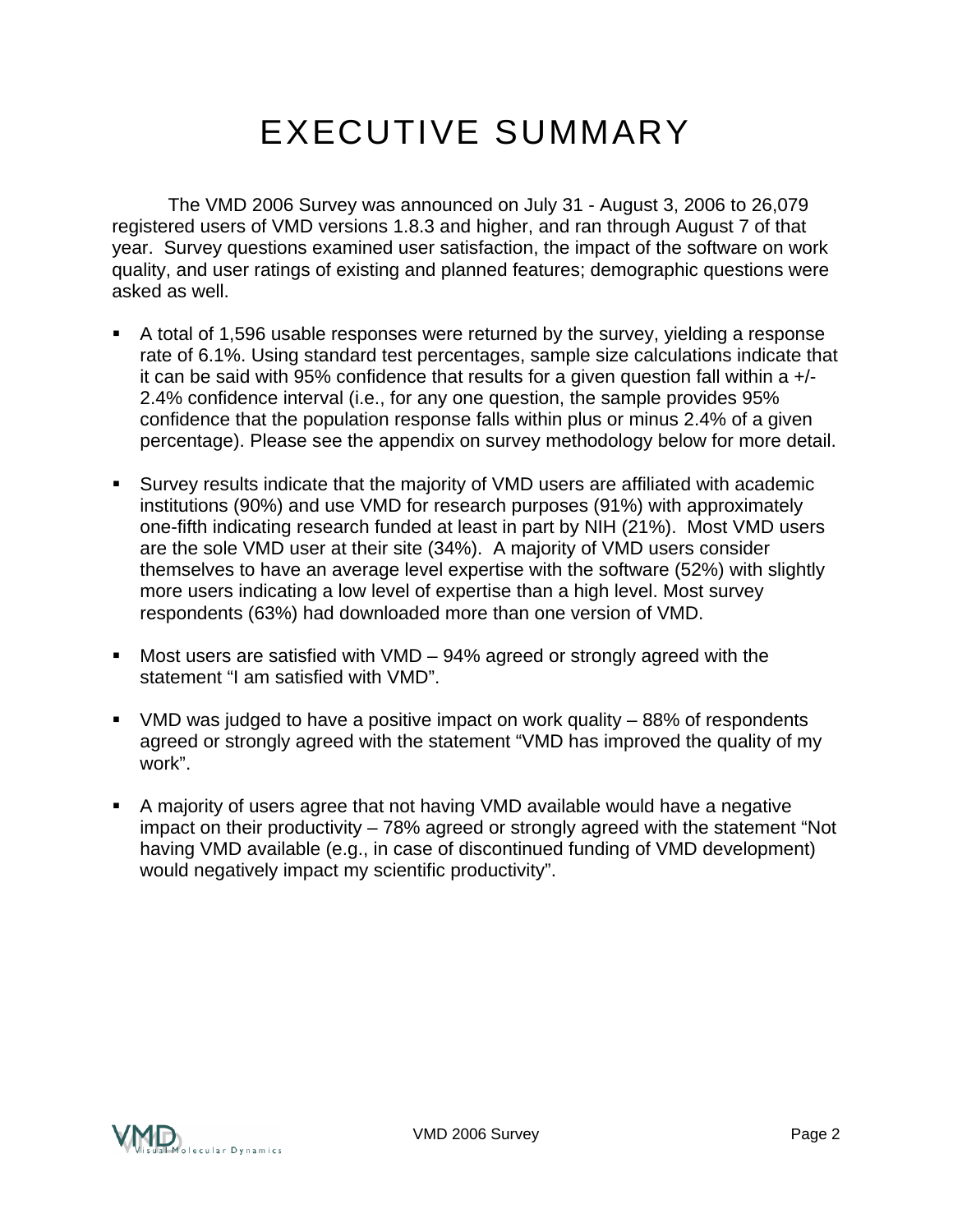#### **OVERVIEW**

VMD (Visual Molecular Dynamics) is a molecular visualization program for displaying, animating, and analyzing large biomolecular systems using 3-D graphics and built-in scripting. VMD supports computers running MacOS-X, Unix, or Windows, is distributed free of charge, and includes source code. The VMD home page at the TCBG web site, [http://www.ks.uiuc.edu/Research/vmd/,](http://www.ks.uiuc.edu/Research/vmd/) provides more information about the program. The VMD 2006 survey is part of an ongoing effort (similar surveys were conducted in 2000 and 2003) to ensure that VMD is up to date, relevant, and of high quality by collecting and analyzing user opinion about the application. VMD users were identified via registration records, and contacted via email with requests that they complete an on-line survey about VMD (see locations below for a copy of the survey) during August, 2006. The following report details the results and administration of the survey.

VMD 2006 Survey (complete copy)

A link to the survey form the users completed is available below; questions are also listed in the appendix. Note that for analysis, interpretation and review purposes all references to the items within the report are based on the numbering of the items as used in the original survey.

#### VMD 2006 Survey

<http://www.ks.uiuc.edu/Research/vmd/survey/report2006/>

#### Table of Contents

|                                 | 4               |
|---------------------------------|-----------------|
|                                 |                 |
|                                 | 8 <sup>8</sup>  |
|                                 |                 |
|                                 |                 |
|                                 | 12 <sup>2</sup> |
|                                 | 14              |
| • Ratings by Repeat User Status | 16              |
|                                 |                 |

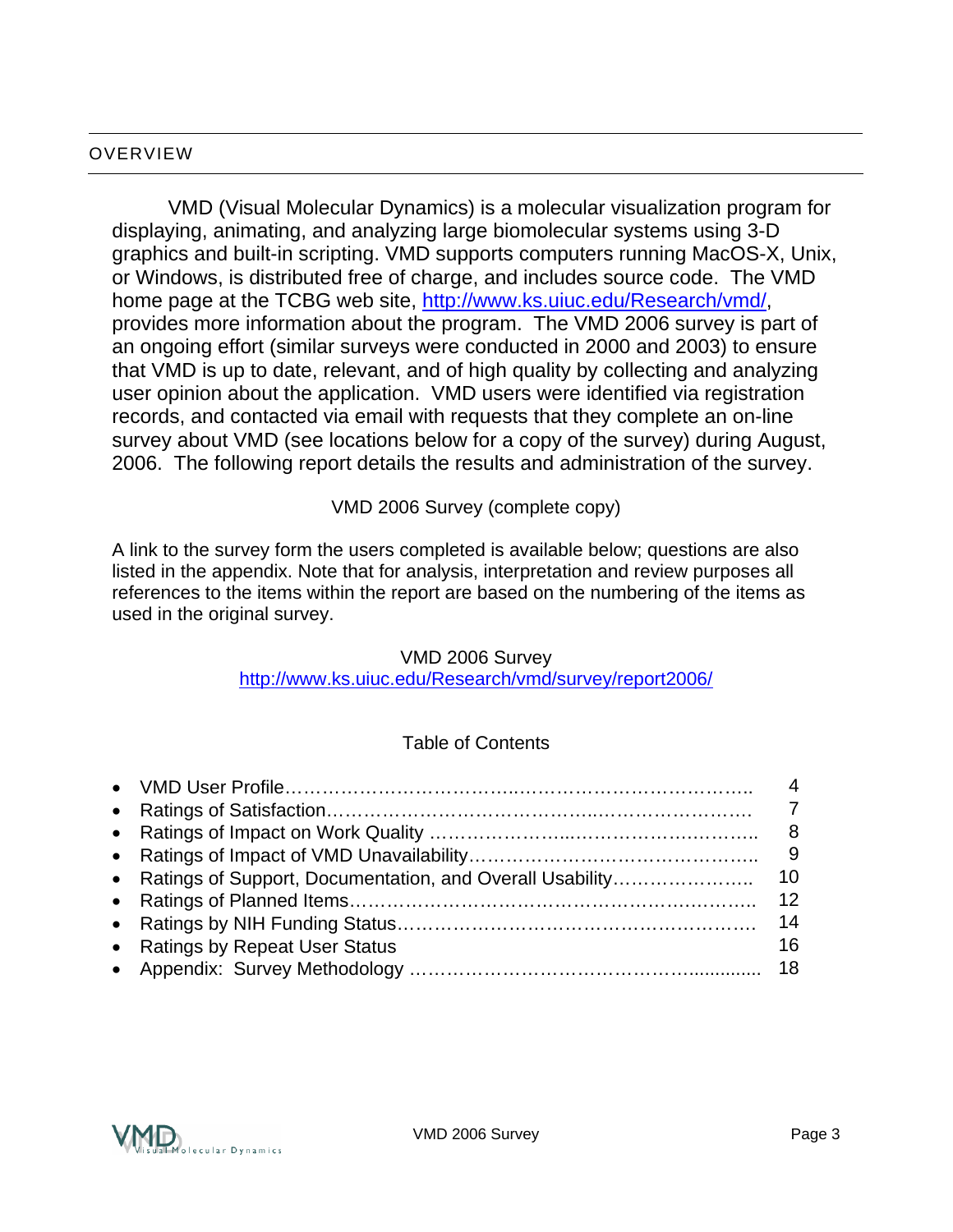#### VMD USER PROFILE

User profile characteristics of those answering the survey are illustrated below:

- 90% of users have academic affiliations.
- 21% are funded at least partially by NIH.
- 91% use VMD for research purposes.
- 34% are the sole user of VMD at their site.
- 52% identified themselves as average-level users of the software.
- 56% indicated using VMD for all or most of their molecular visualization tasks.
- 26% of users also use NAMD.
- 62% have used the VMD tutorial.

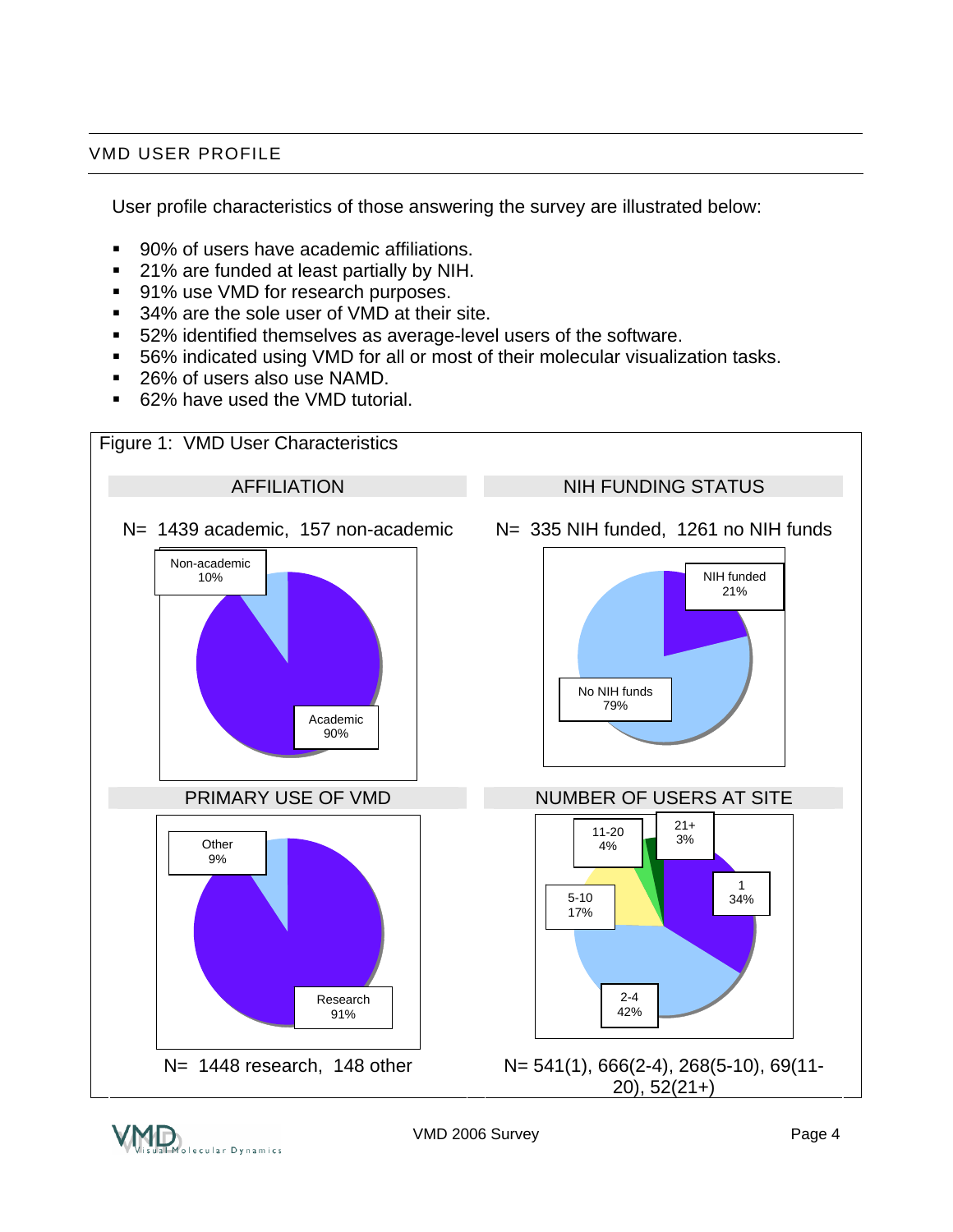

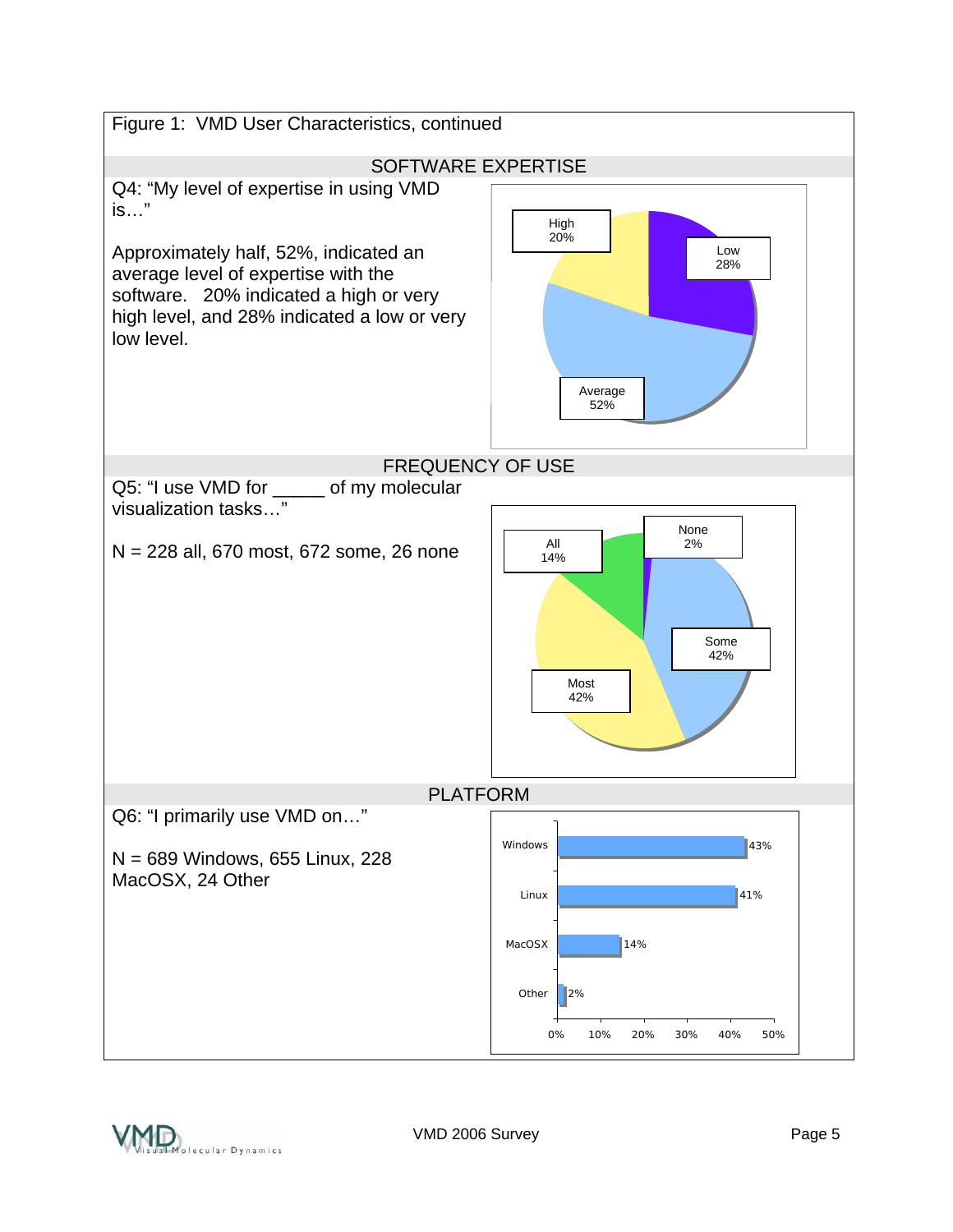

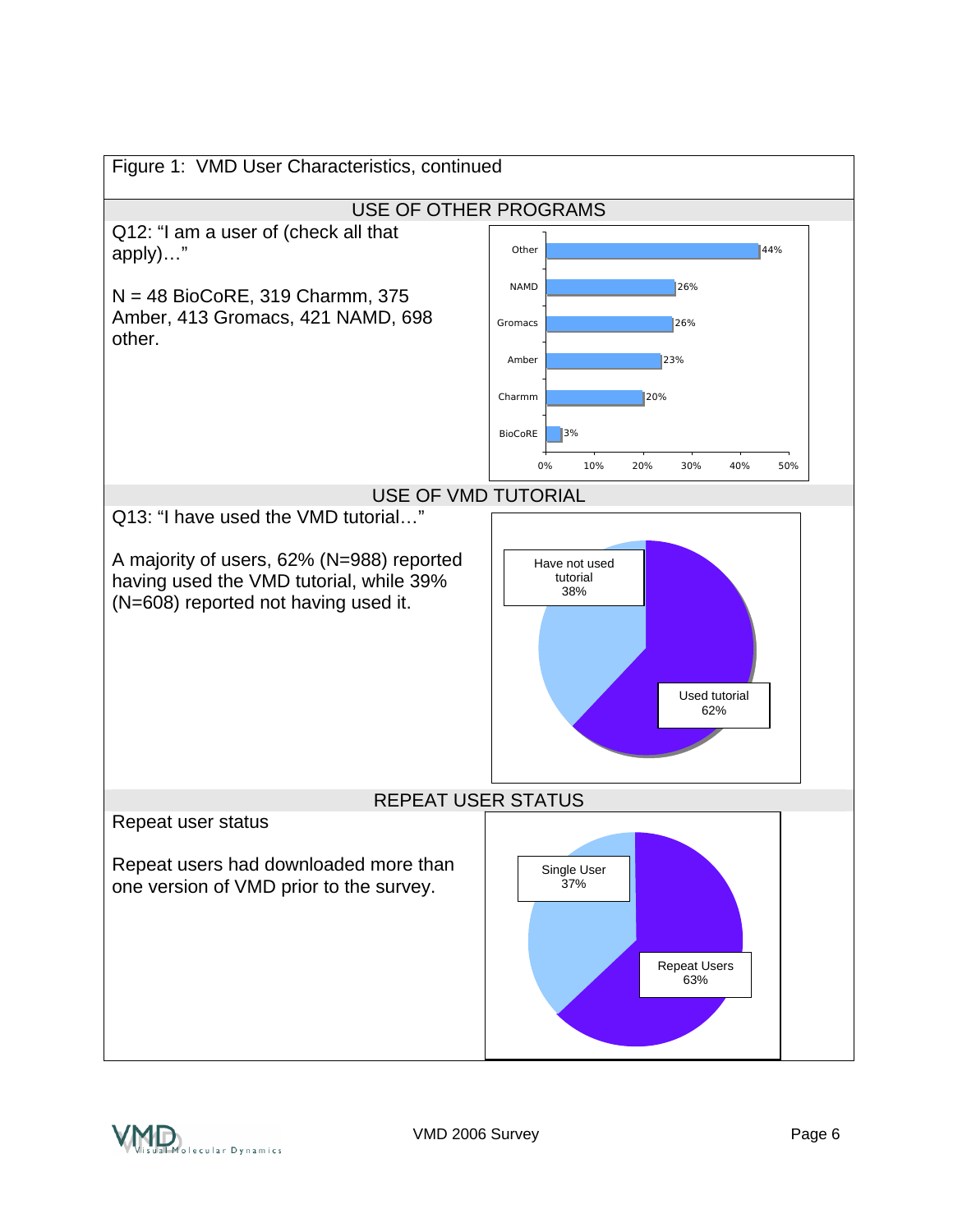#### RATINGS OF SATISFACTION

- Most users are satisfied with VMD 94% agreed or strongly agreed with the statement "I am satisfied with VMD" (Q15). See Figure 2.
- Mean satisfaction was 4.27 on a 5-point scale (1=strongly disagree, 5=strongly agree). See Figure 2.



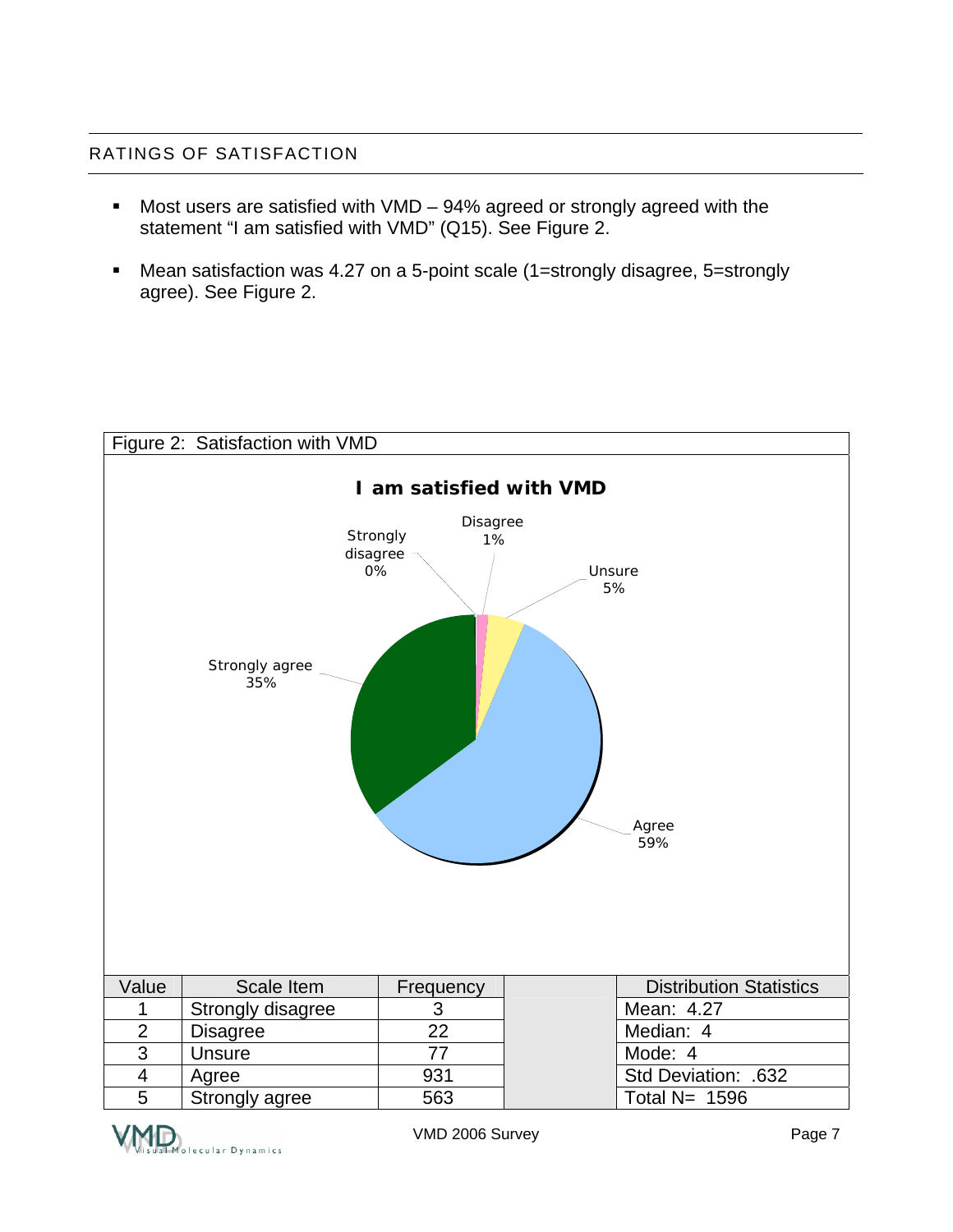#### RATINGS OF IMPACT ON WORK QUALITY

- VMD was judged to have a positive impact on work quality 88% of respondents agreed or strongly agreed with the statement "VMD has improved the quality of my work" (Q16). See Figure 3.
- The mean response was 4.21 on a 5-point scale (1=strongly disagree, 5=strongly agree. See Figure 3.



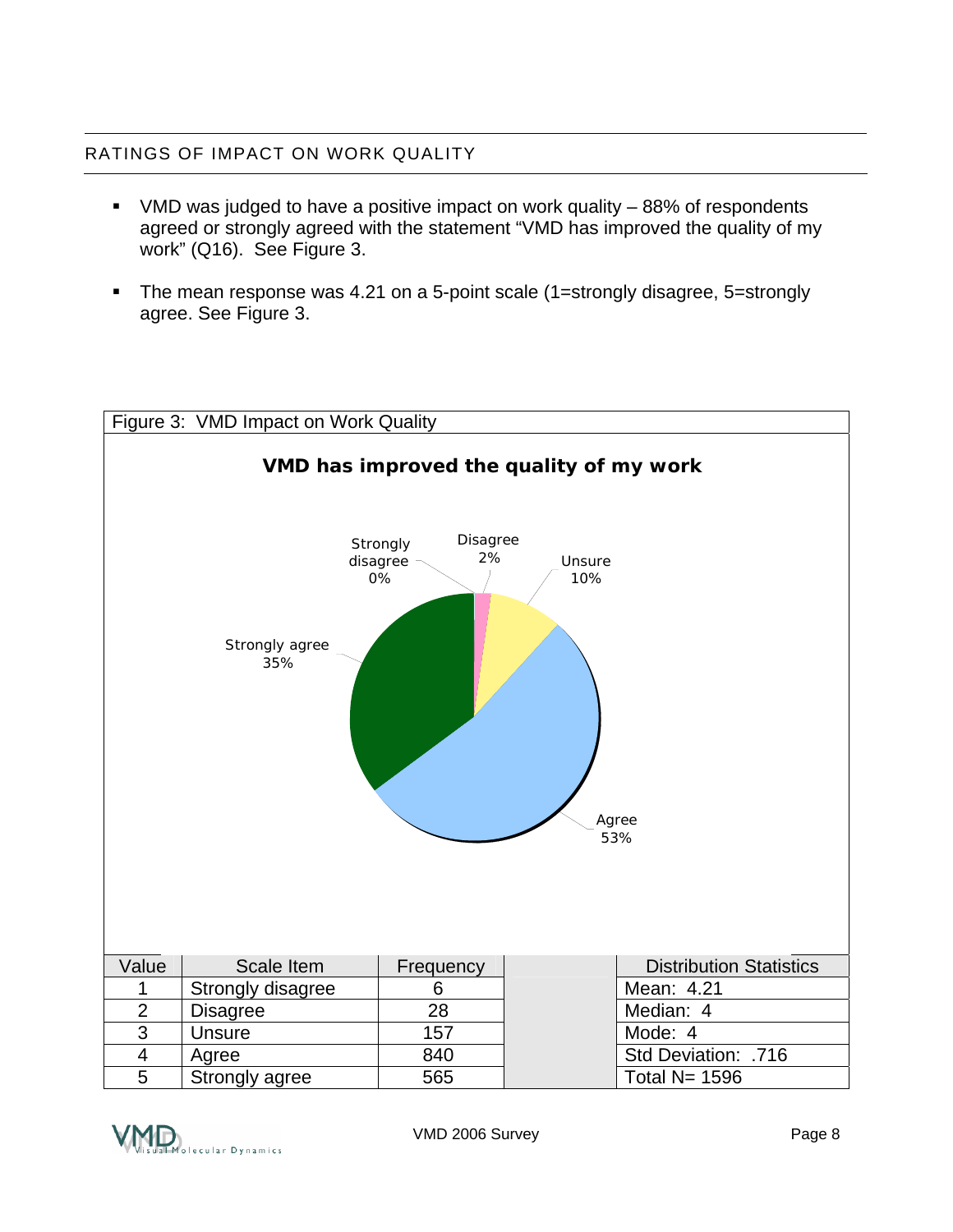#### RATINGS OF IMPACT OF VMD UNAVAILABILITY

- A majority of users agreed that not having VMD available would have a negative impact on their productivity – 78% agreed or strongly agreed with the statement "Not having VMD available (e.g., in case of discontinued funding of VMD development) would negatively impact my scientific productivity" (Q14). See Figure 4.
- The mean response was 4.08 on a 5-point scale (1=strongly disagree, 5=strongly agree). See Figure 4.



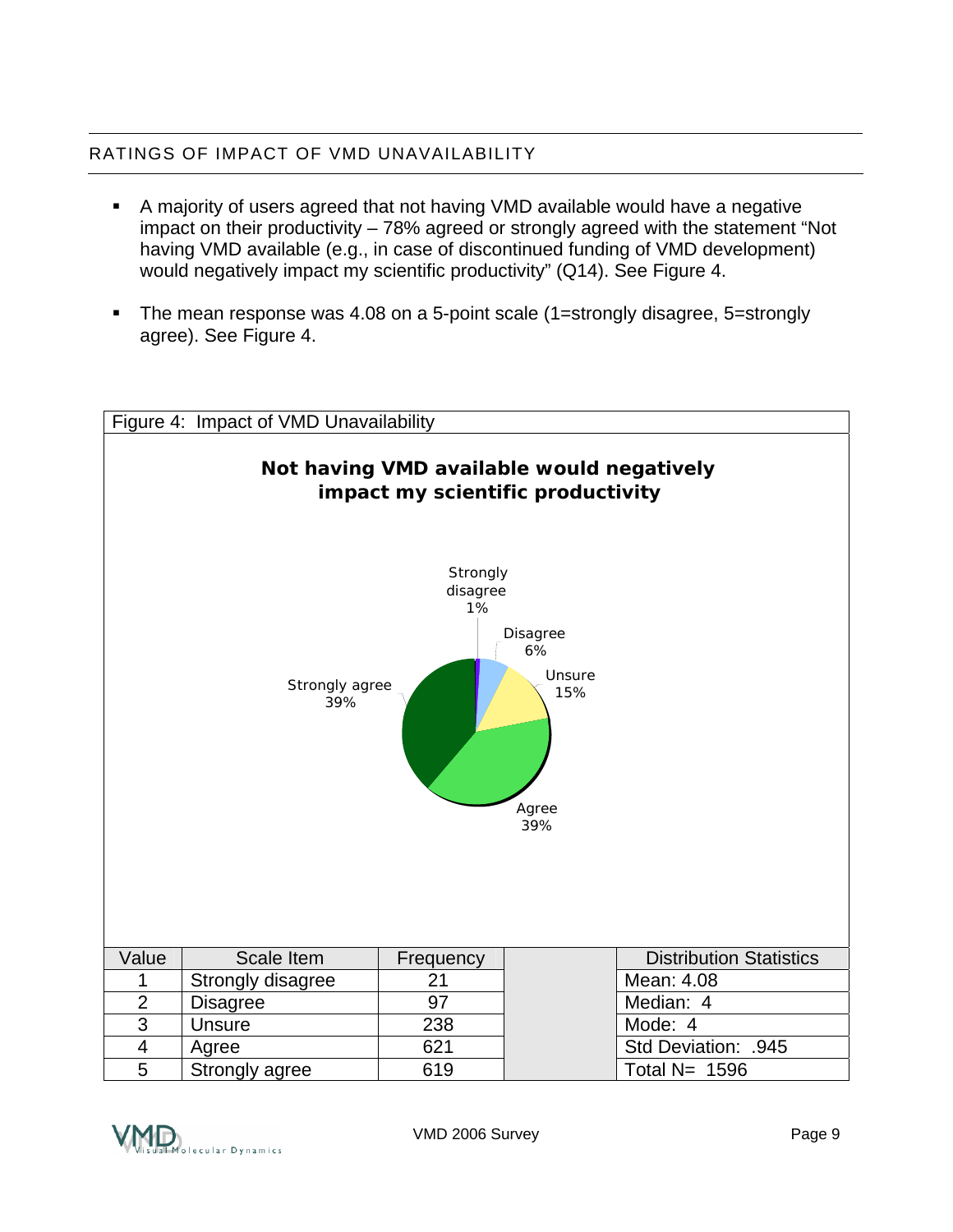#### RATINGS OF SUPPORT, DOCUMENTATION, AND OVERALL USABILITY

- Responses to usability, support and documentation items (Q9) indicated why respondents use VMD, and their agreement with statements about specific aspects of the program.
- The three highest rated qualities are: VMD is a useful program (M=4.58), VMD is a reliable program (M=4.35), and VMD is free (M=4.32). See Figures 5A and 5B.





VMD 2006 Survey **Page 10**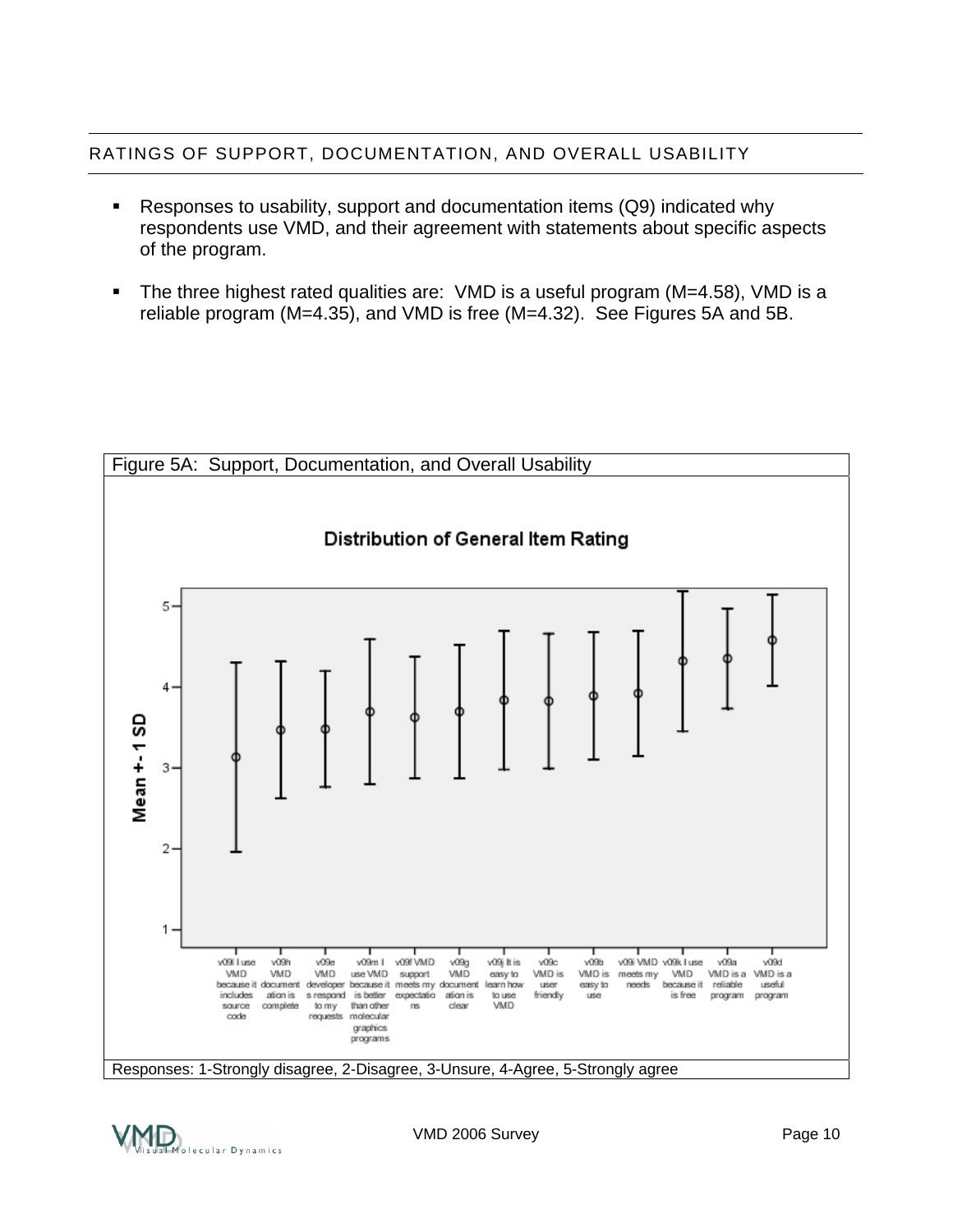| Figure 5B: Support, Documentation, and Overall Usability                    |      |                                              |
|-----------------------------------------------------------------------------|------|----------------------------------------------|
| <b>Question Stem</b>                                                        |      | Mean <sup>†</sup> Std Deviation <sup>†</sup> |
| Q9 Indicate your level of agreement with the statements below:              |      |                                              |
| 9a VMD is a reliable program                                                | 4.35 | .62                                          |
| 9b VMD is easy to use                                                       | 3.89 | .79                                          |
| 9c VMD is user friendly                                                     | 3.83 | .83                                          |
| 9d VMD is a useful program                                                  | 4.58 | .56                                          |
| 9e VMD developers respond to my requests                                    | 3.48 | .72                                          |
| 9f VMD support meets my expectations                                        | 3.63 | .75                                          |
| 9g VMD documentation is clear                                               | 3.70 | .825                                         |
| 9h VMD documentation is complete                                            | 3.47 | .85                                          |
| 9i VMD meets my needs                                                       | 3.92 | .77                                          |
| 9 It is easy to learn how to use VMD                                        | 3.84 | .86                                          |
| 9k I use VMD because it is free                                             | 4.32 | .87                                          |
| 9I I use VMD because it includes source code                                | 3.13 | 1.17                                         |
| 9m I use VMD because it is better than other molecular<br>graphics programs | 3.69 | .89                                          |

† Figures based on a 5-point scale, with responses: 1-Strongly disagree, 2-Disagree, 3-Unsure, 4-Agree, 5-Strongly agree.

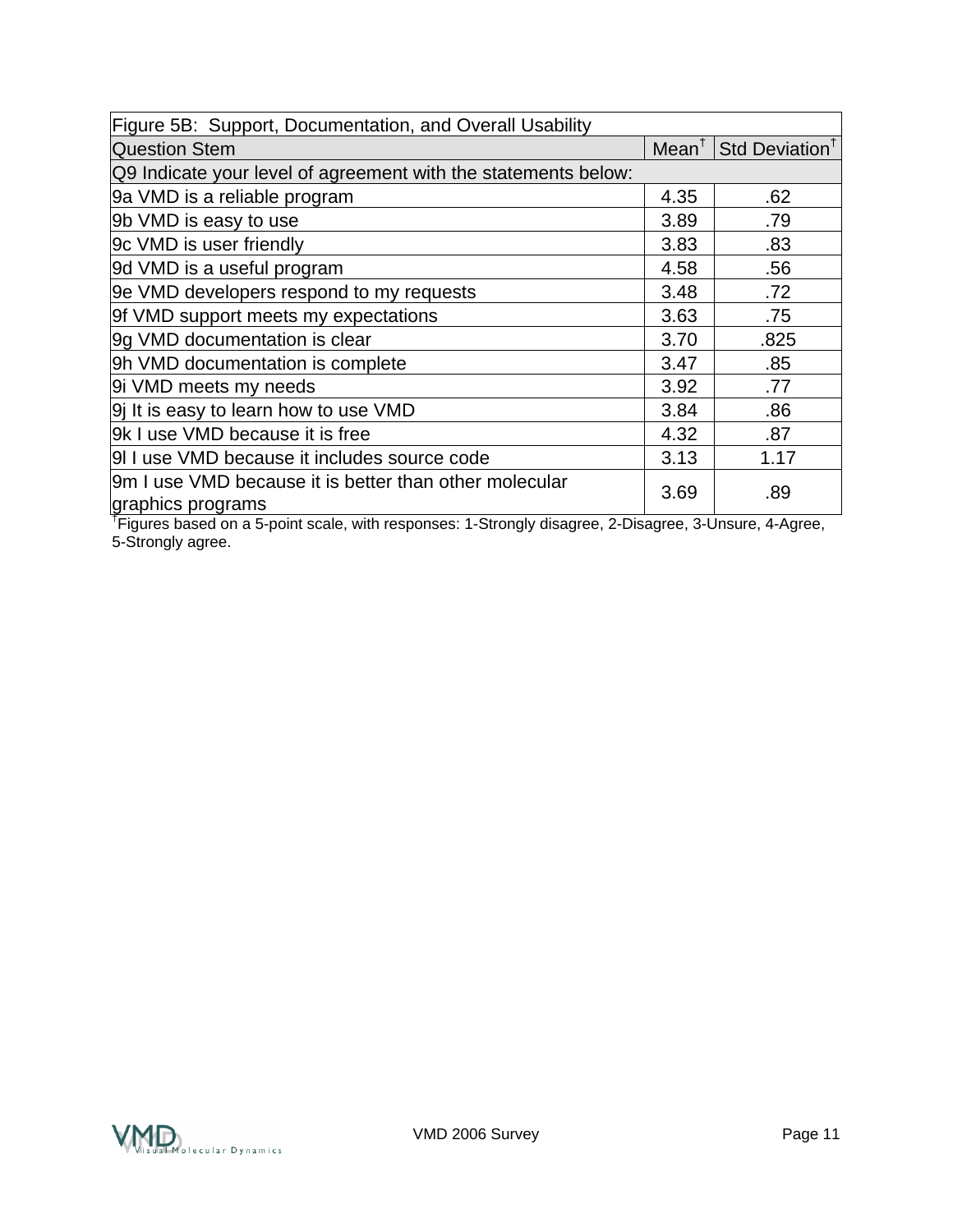#### RATINGS OF PLANNED ITEMS

- Users were asked to rate the importance of features planned for VMD as a means of identifying priority items for future development. In Q10, a list of 7 potential VMD features was provided to respondents, who were asked to "Rate the importance of these planned features to your work" using a 5-point scale (1-very unimportant, 5 very important). In Q11, participants were asked to "Select the PLANNED feature that should have the highest priority for development."
- The three highest rated planned items are: improving the display and calculation speed (M=4.07), improving the graphics quality (M=3.98), and improving the display of periodic structures/simulations (M=3.97). See Figures 6A and 6B. When asked to choose the highest priority item, most (24%) chose the multiple sequence and multiple structure alignment tool. See Figure 6C.

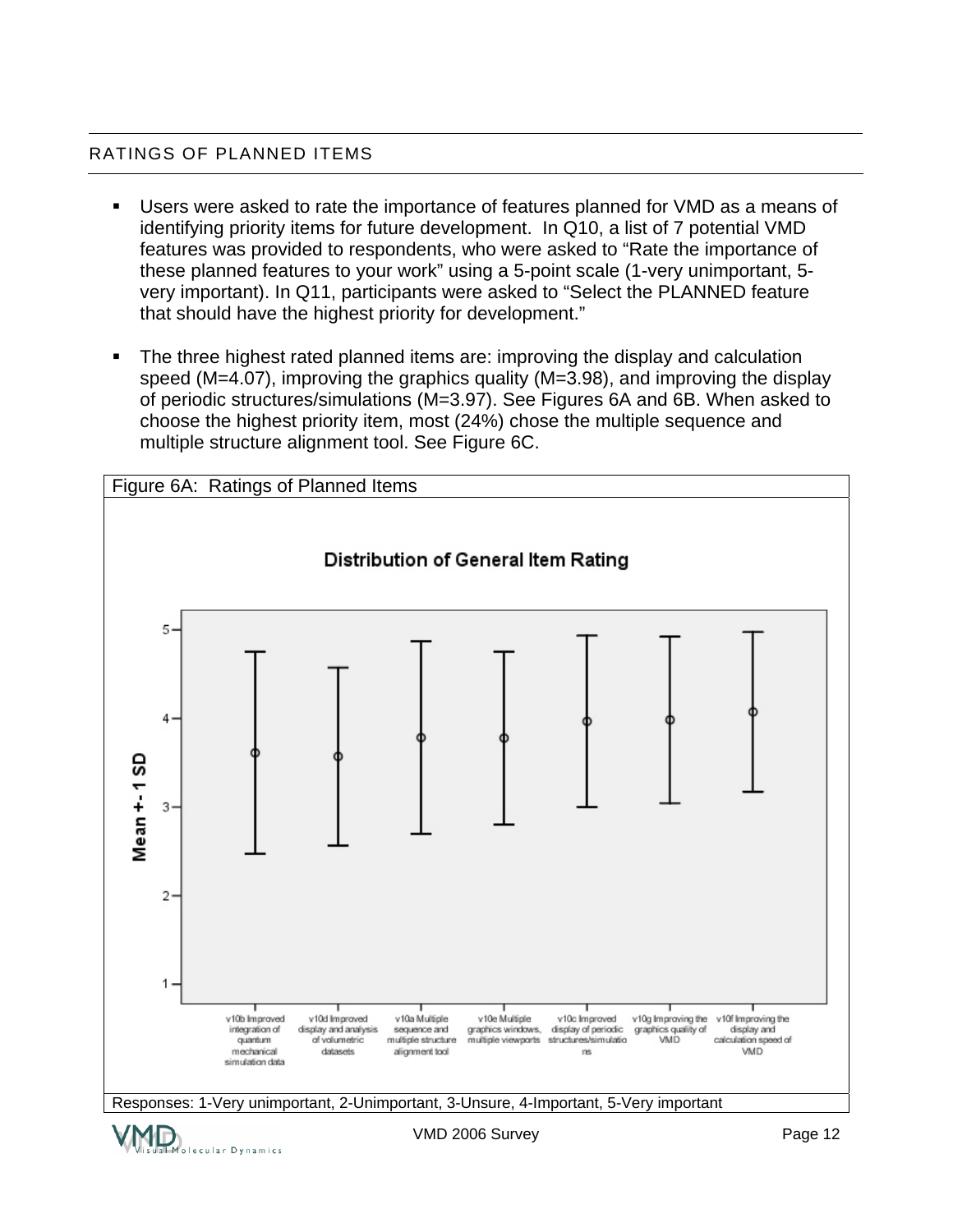| Figure 6B: Importance of Planned VMD Features                                                         |      |                                              |
|-------------------------------------------------------------------------------------------------------|------|----------------------------------------------|
| <b>Question Stem</b>                                                                                  |      | Mean <sup>†</sup> Std Deviation <sup>†</sup> |
| Q10 Rate the importance of these PLANNED features to your work:                                       |      |                                              |
| 10a Multiple sequence and multiple structure alignment tool                                           | 3.78 | 1.09                                         |
| 10b Improved integration of quantum mechanical simulation data                                        | 3.61 | 1.14                                         |
| 10c Improved display of periodic structures/simulations                                               | 3.97 | .97                                          |
| 10d Improved display and analysis of volumetric datasets                                              | 3.57 | 1.00                                         |
| 10e Multiple graphics windows, multiple viewports                                                     | 3.78 | .98                                          |
| 10f Improving the display and calculation speed of VMD<br>4.07<br>.90                                 |      |                                              |
| 10g Improving the graphics quality of VMD                                                             | 3.98 | .94                                          |
| Figures based on a 5-point scale, with responses: 1-Strongly disagree, 2-Disagree, 3-Unsure, 4-Agree, |      |                                              |

5-Strongly agree.

| Figure 6C: Planned VMD Feature with Highest Priority for Development                  |     |         |
|---------------------------------------------------------------------------------------|-----|---------|
| <b>Question Stem</b>                                                                  |     | Percent |
| Q11 Select the PLANNED feature that should have the highest priority for development: |     |         |
| 10a Multiple sequence and multiple structure alignment tool                           | 383 | 24.0%   |
| 10b Improved integration of quantum mechanical simulation data                        | 301 | 18.9%   |
| 10c Improved display of periodic structures/simulations                               |     | 14.0%   |
| 10d Improved display and analysis of volumetric datasets                              | 113 | 7.1%    |
| 10e Multiple graphics windows, multiple viewports                                     |     | 7.1%    |
| 10f Improving the display and calculation speed of VMD<br>253                         |     | 15.9%   |
| 10g Improving the graphics quality of VMD<br>210                                      |     | 13.2%   |
|                                                                                       |     |         |

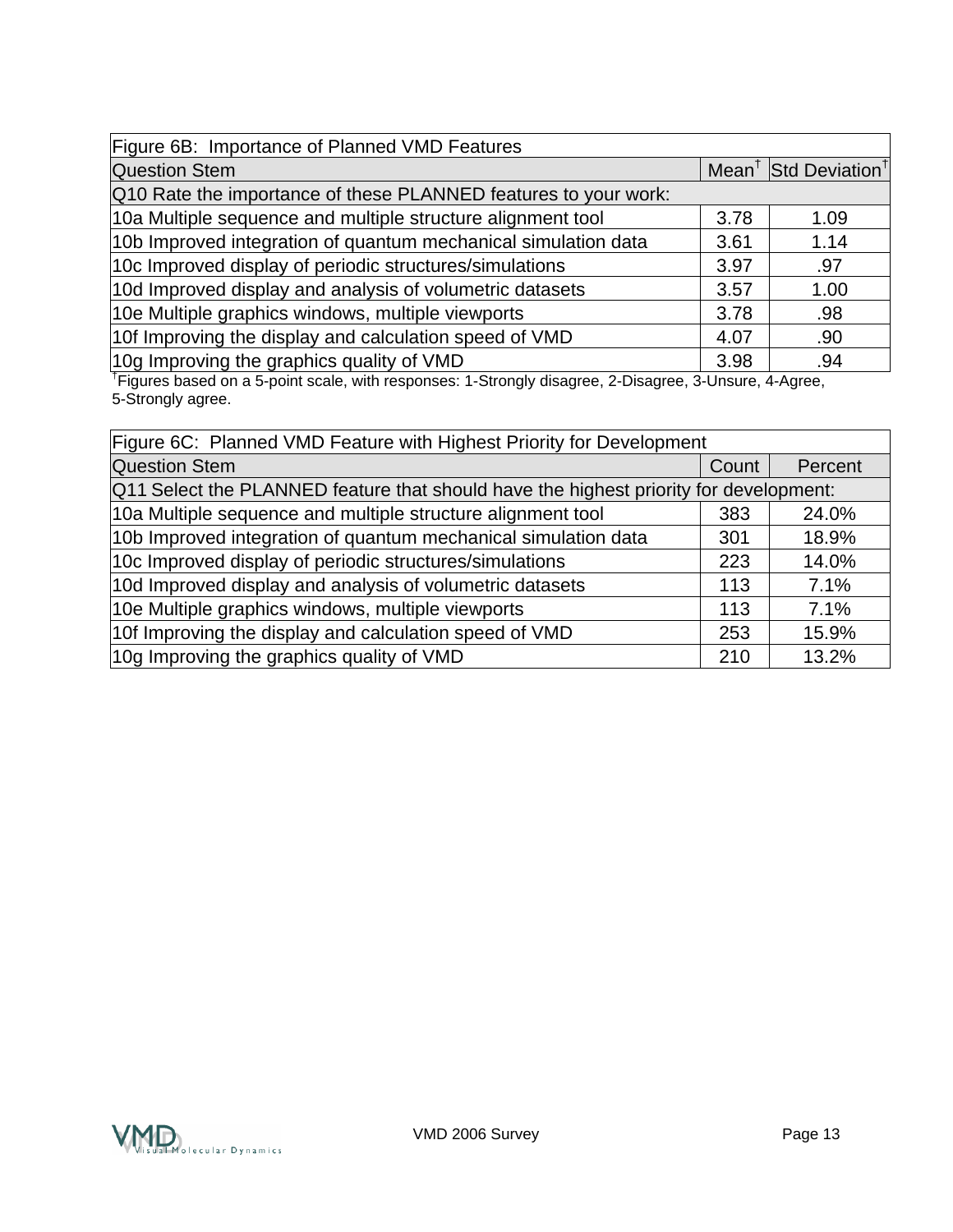#### RATINGS BY NIH FUNDING STATUS

- Users were asked to answer 'yes' or 'no' to the question "The work I do with VMD is funded (at least partially) by NIH" (Q3).
- Most users, regardless of NIH funding, agreed or strongly agreed with the statement "I am satisfied with VMD" (Q15). See Figure 7A.
- A majority of both NIH funded (92%) and those with no NIH funds (87%) agreed or strongly agreed with the statement "VMD has improved the quality of my work" (Q16). See Figure 7B.



† Responses: 1-Strongly disagree, 2-Disagree, 3-Unsure, 4-Agree, 5-Strongly agree. Total N: NIH funded, 335; no NIH funds, 1261.

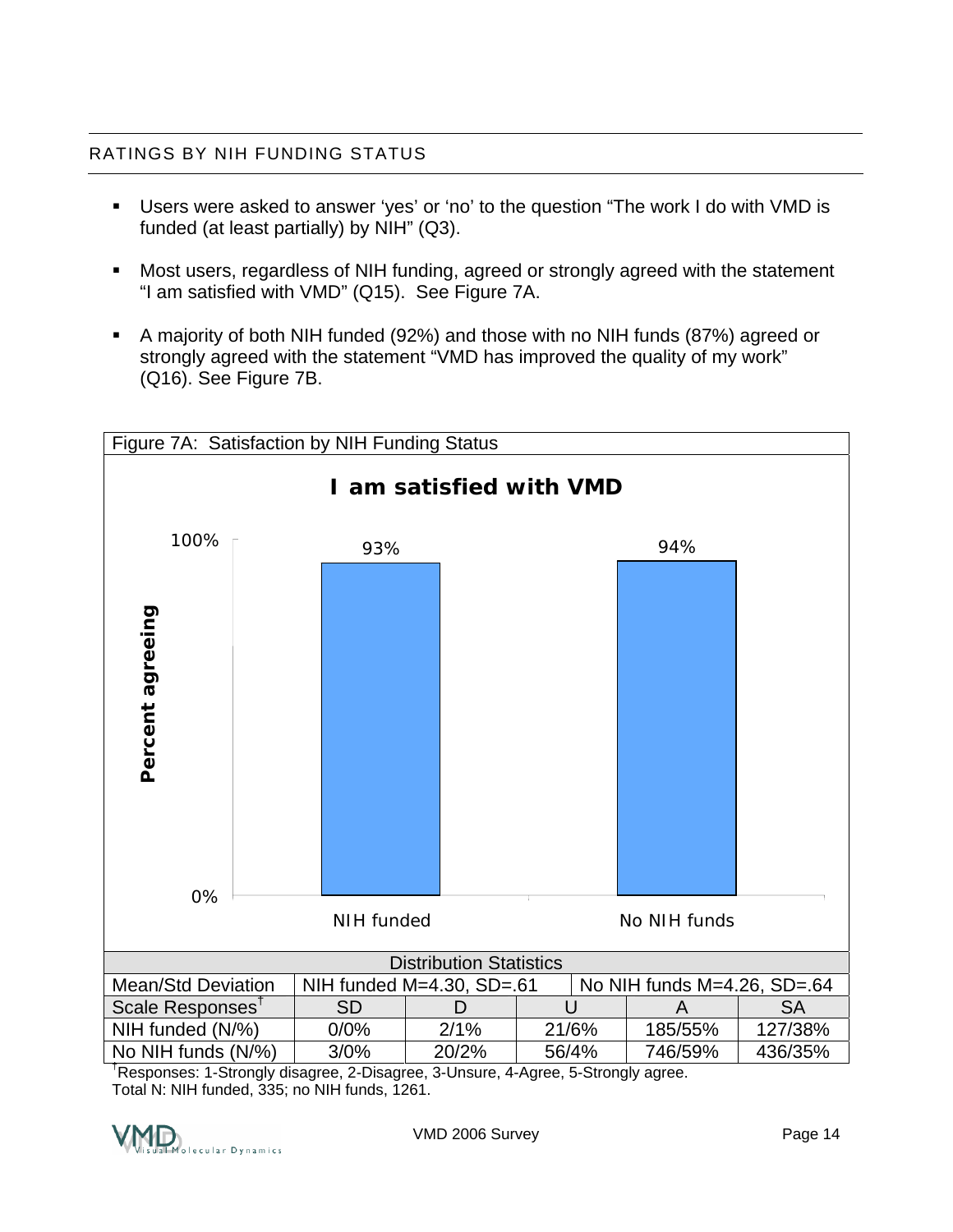

† Responses: 1-Strongly disagree, 2-Disagree, 3-Unsure, 4-Agree, 5-Strongly agree. Total N: NIH funded, 335; no NIH funds, 1261.

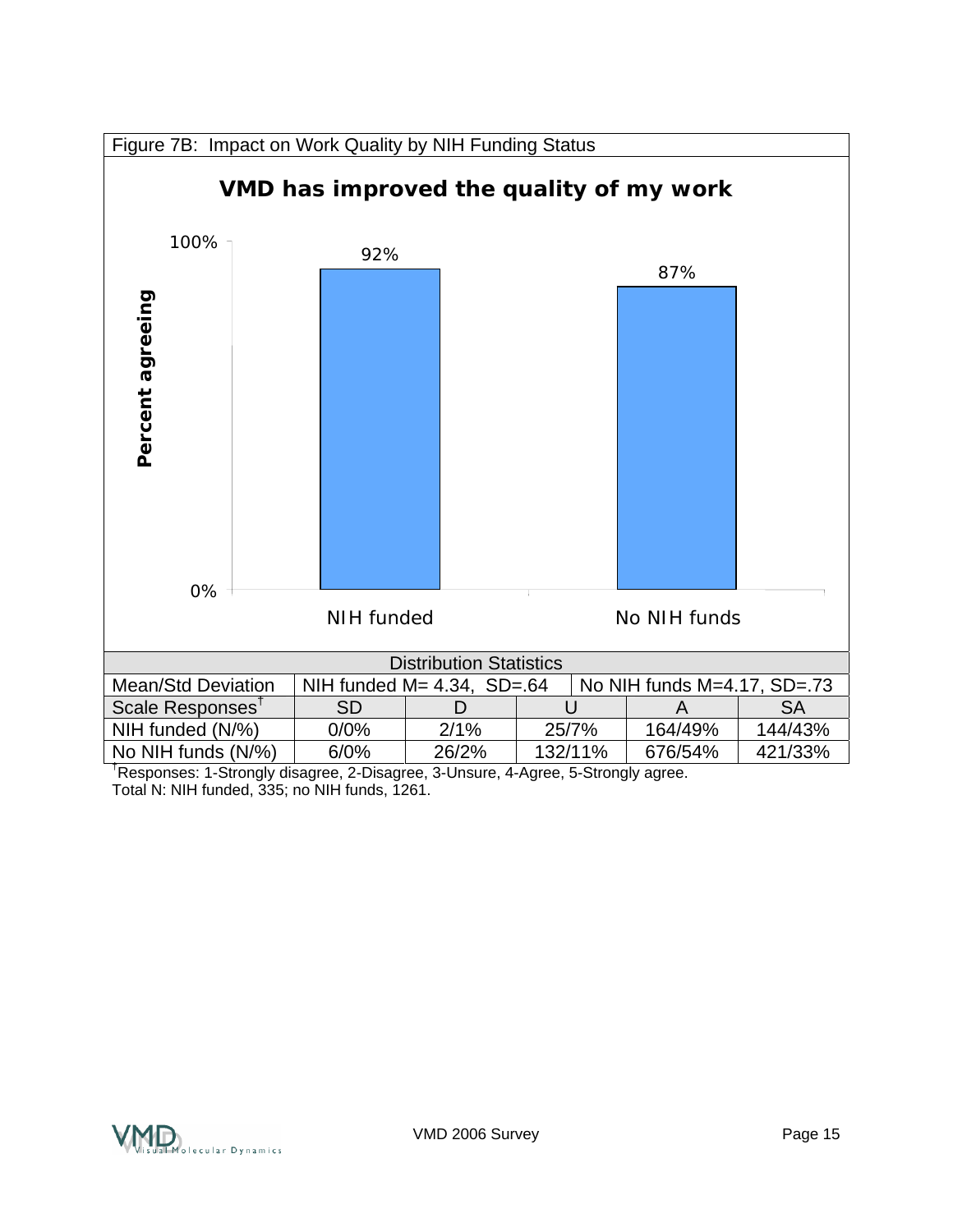#### RATINGS BY REPEAT USER STATUS

- Repeat users are those survey respondents who downloaded more than one version of VMD, while single users had at the time of the survey downloaded only one version of VMD.
- Most users, regardless of having used multiple or single versions of VMD, agreed or strongly agreed with the statement "I am satisfied with VMD" (Q15). See Figure 8A.
- A majority of both repeat (91%) and single users of VMD (83%) agreed or strongly agreed with the statement "VMD has improved the quality of my work" (Q16). See Figure 8B.



† Responses: 1-Strongly disagree, 2-Disagree, 3-Unsure, 4-Agree, 5-Strongly agree. Total N: Repeat users, 1002; single users, 594.

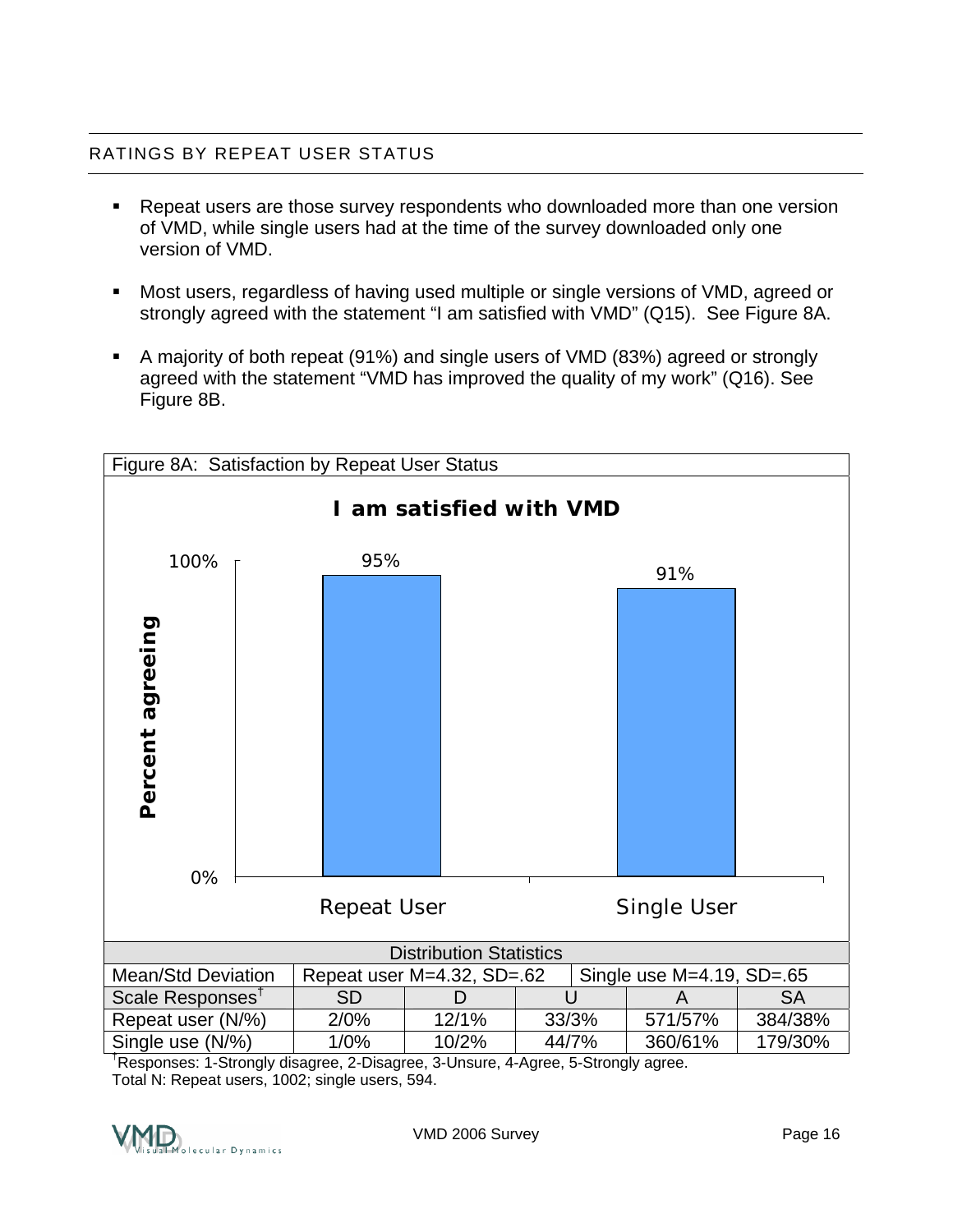

† Responses: 1-Strongly disagree, 2-Disagree, 3-Unsure, 4-Agree, 5-Strongly agree. Total N: Repeat users, 1002; single users, 594.

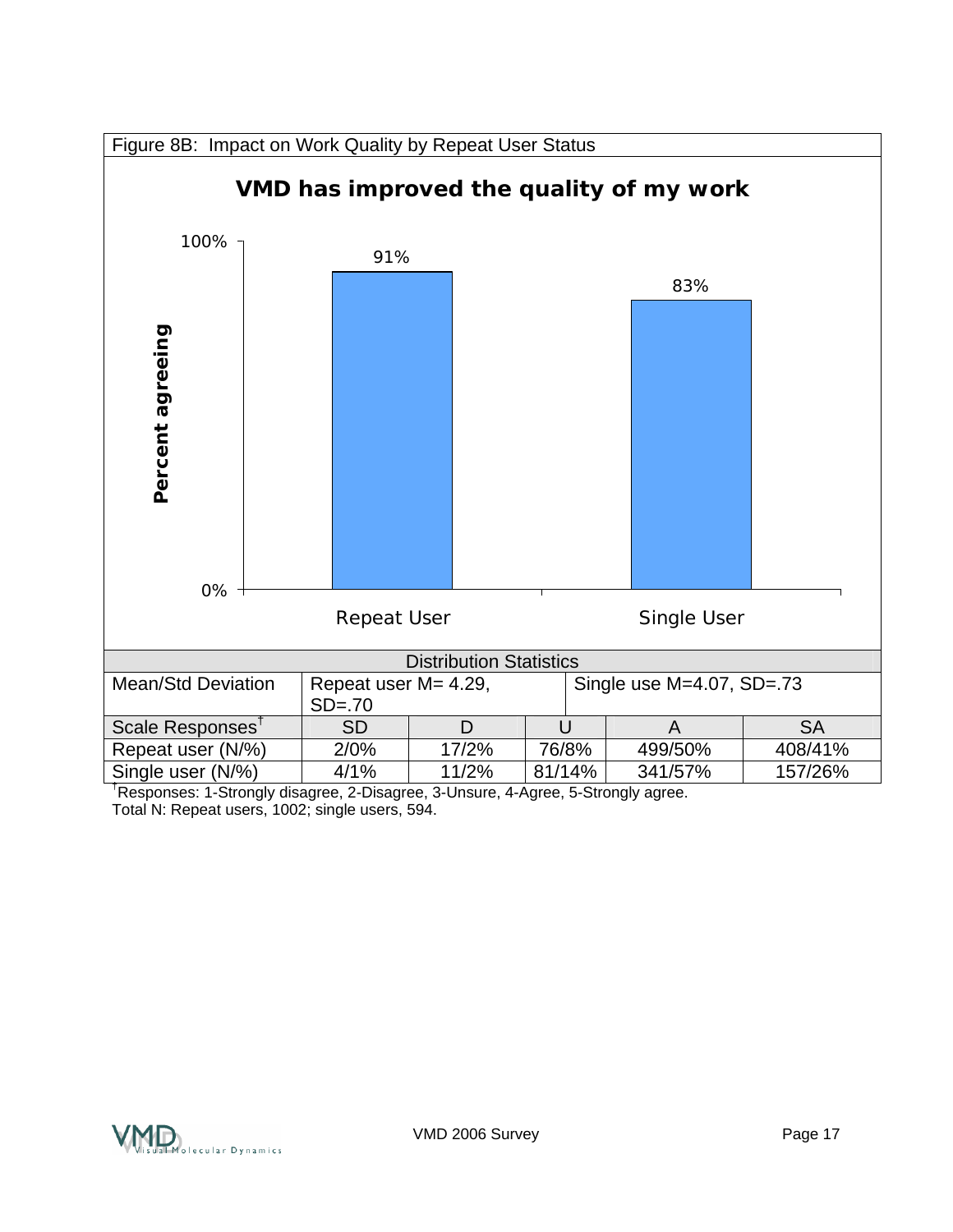Following are details about the administration of the survey, including survey method, target population, survey schedule and response rates, sample validity, and questions used on the survey.

#### Survey Method

The 2006 VMD User Survey was conducted with the assistance of a commercial survey service (QuestionPro, www.questionpro.com). Population members received an e-mail solicitation asking them to complete an on-line survey, with the link to the survey containing information about the user. Participants were required to complete all items on the survey form and submit their responses; upon submission, participants were thanked for their participation.

#### Target Population

The target population was defined as those downloading VMD versions 1.8.3 or higher. Version 1.8.3 was released in February, 2005; the current version of VMD is 1.8.4.

#### Survey Schedule and Response Rates

The target population of 26,079 registered VMD users was contacted over the July 31 – August 3 period to complete the survey. The survey software required lists smaller than the total population, hence a small test sample was sent out initially on August 31, followed by two larger lists on August 2 and August 3. By August 7, 2006, 1608 responses had been collected, representing a sufficient sample size for the population, and a response rate of 6.2 percent.

#### Data Editing

 12 Duplicate responses were deleted from the dataset. Duplicates were those instances in which there was more than one response for a person, based on an assigned ID number incorporated in the e-mail solicitation. There were no incomplete records, as the survey software required that all questions be filled.

Deletions left 1596 (out of a total of 1608) valid records for analyses.

The final response rate, after accounting for deleted records, is 6.1%.

#### Sample Validity

The validity of a sample size for representing an entire population is always a concern in survey research. Sample size calculators can provide measures of confidence intervals

$$
\bigvee \hspace{-0.15cm} \bigwedge \hspace{-0.15cm} \bigwedge \hspace{-0.15cm} \bigwedge \hspace{-0.15cm} \bigwedge \hspace{-0.15cm} \bigwedge \hspace{-0.15cm} \dots \hspace{-0.15cm} \bigwedge \hspace{-0.15cm} \dots \hspace{-0.15cm} \bigwedge \hspace{-0.15cm} \dots \hspace{-0.15cm} \bigwedge \hspace{-0.15cm} \dots \hspace{-0.15cm} \bigwedge \hspace{-0.15cm} \dots \hspace{-0.15cm} \bigwedge \hspace{-0.15cm} \dots \hspace{-0.15cm} \bigwedge \hspace{-0.15cm} \dots \hspace{-0.15cm} \bigwedge \hspace{-0.15cm} \dots \hspace{-0.15cm} \bigwedge \hspace{-0.15cm} \dots \hspace{-0.15cm} \bigwedge \hspace{-0.15cm} \dots \hspace{-0.15cm} \bigwedge \hspace{-0.15cm} \dots \hspace{-0.15cm} \bigwedge \hspace{-0.15cm} \dots \hspace{-0.15cm} \bigwedge \hspace{-0.15cm} \dots \hspace{-0.15cm} \bigwedge \hspace{-0.15cm} \dots \hspace{-0.15cm} \bigwedge \hspace{-0.15cm} \dots \hspace{-0.15cm} \bigwedge \hspace{-0.15cm} \dots \hspace{-0.15cm} \bigwedge \hspace{-0.15cm} \dots \hspace{-0.15cm} \bigwedge \hspace{-0.15cm} \dots \hspace{-0.15cm} \bigwedge \hspace{-0.15cm} \dots \hspace{-0.15cm} \bigwedge \hspace{-0.15cm} \dots \hspace{-0.15cm} \bigwedge \hspace{-0.15cm} \dots \hspace{-0.15cm} \dots \hspace{-0.15cm} \bigwedge \hspace{-0.15cm} \dots \hspace{-0.15cm} \bigwedge \hspace{-0.15cm} \dots \hspace{-0.15cm} \dots \hspace{-0.15cm} \bigwedge \hspace{-0.15cm} \dots \hspace{-0.15cm} \dots \hspace{-0.15cm} \bigwedge \hspace{-0.15cm} \dots \hspace{-0.15cm} \dots \hs
$$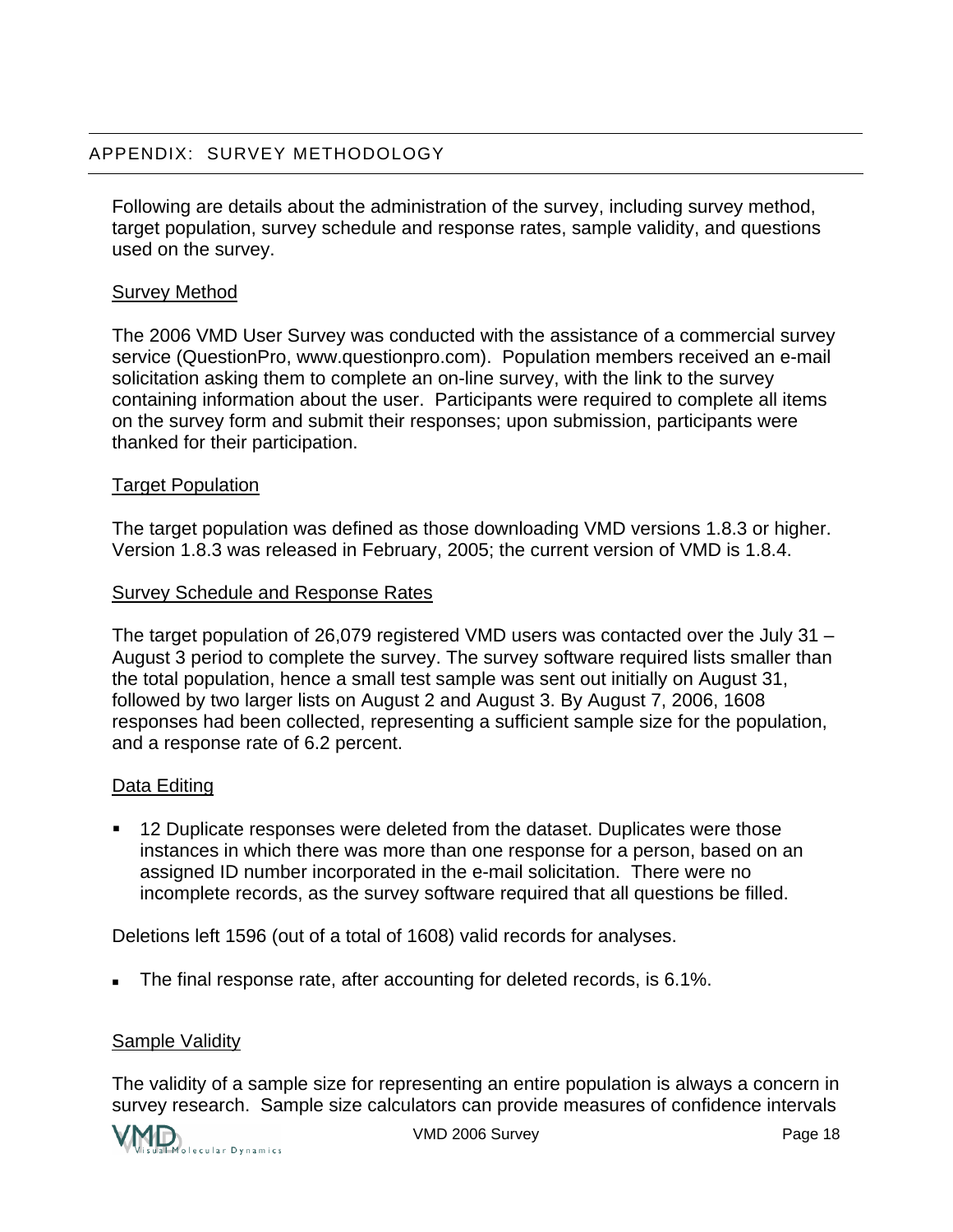(+/- figures, i.e. 'margin of error') and confidence level measures (how certain you can be that an answer falls within a confidence interval). For a sample of 1596 and a population of 26079, using a standard test percentage of 50%, sample size calculations indicate that it can be said with 95% confidence that a given result for a question falls within a +/- 2.38% confidence interval. (Figures were generated using Survey System sample size calculator: <http://www.surveysystem.com/sscalc.htm>).

#### Question Sets

To aid in interpreting survey results, it is useful to view the question stems viewed by survey participants. Below are the survey questions, grouped by purpose:

| $Q. \#$        | <b>Topic</b>         | <b>Question Stem</b>                                                                                         | <b>Scale</b>                        |
|----------------|----------------------|--------------------------------------------------------------------------------------------------------------|-------------------------------------|
|                | E-mail address       | Auto-completed, but users could change                                                                       | Text box                            |
| 2              | Affiliation          | Academic, Government, Industry, Other<br>(specify)                                                           | Select one, Text<br>box (other)     |
| 3              | Funding              | My work in BioCoRE is funded (at least<br>partially) by NIH                                                  | Select Yes or No                    |
| $\overline{4}$ | <b>VMD</b> expertise | My level of expertise in using VMD is                                                                        | 1-5 scale, very<br>low to very high |
| 5              | Frequency of<br>use  | I use VMD for _____ of my (molecular<br>dynamics or molecular) visualization<br>tasks: none, some, most, all | Select one                          |
| 6              | Platform             | I primarily use VMD on: Windows,<br>MacOS X, Linux, Other                                                    | Select one                          |
|                | Primary use          | I use VMD primarily for: Research,<br>Teaching, Business, Personal                                           | Select one                          |
| 8              | Number of<br>users   | The number of people using VMD at my<br>site is: 1, 2-4, 5-10, 11-20, 21 or more                             | Select one                          |

#### **Demographic/User Information Questions**: